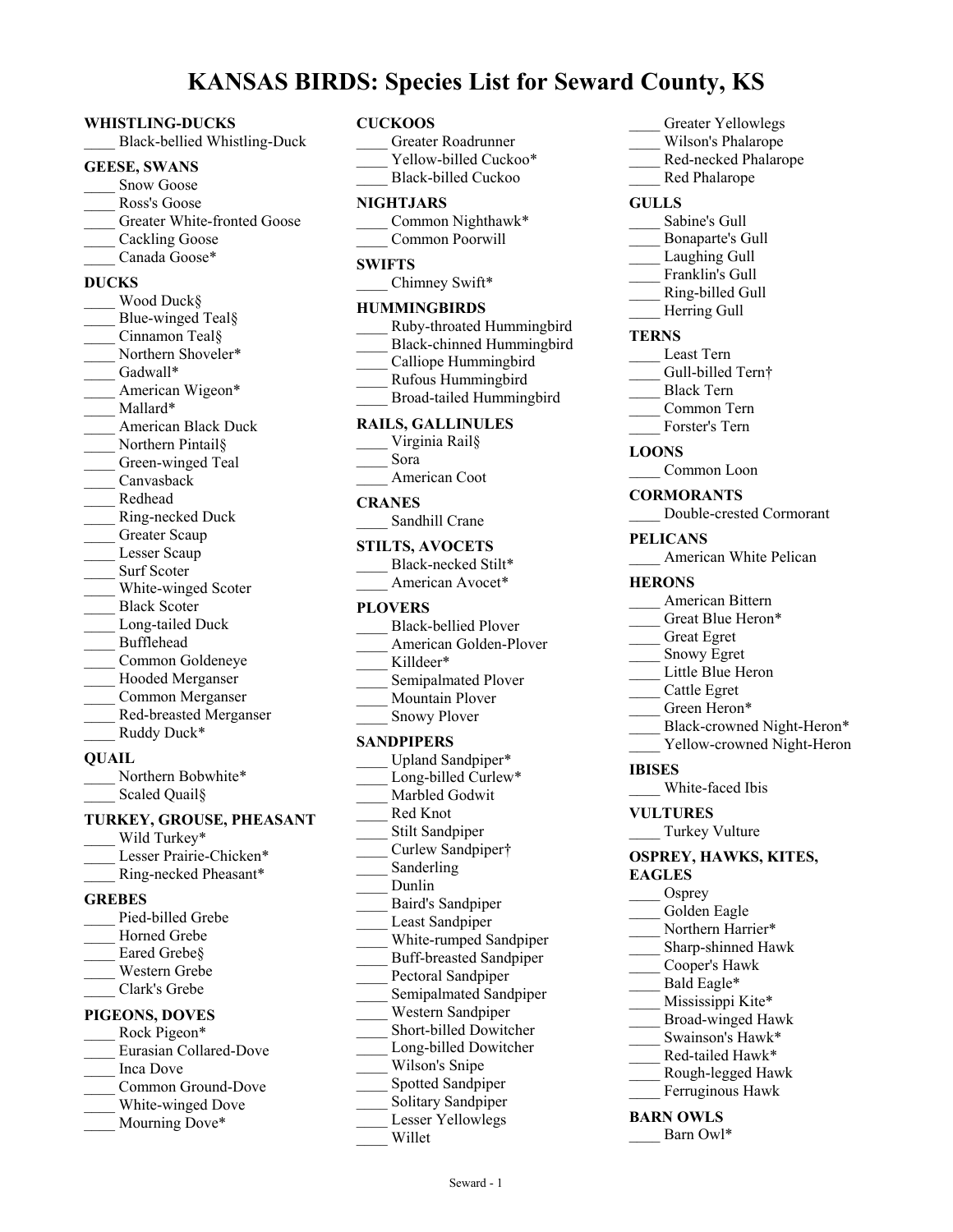# **OWLS**

- Eastern Screech-Owl§ Great Horned Owl\*
- \_\_\_\_ Snowy Owl
- Burrowing Owl\*
- Long-eared Owl
- Short-eared Owl

#### **KINGFISHERS** \_\_\_\_ Belted Kingfisher

# **WOODPECKERS**

Lewis's Woodpecker Red-headed Woodpecker\* Red-bellied Woodpecker\* Yellow-bellied Sapsucker Downy Woodpecker\* Ladder-backed Woodpecker Hairy Woodpecker\* Northern Flicker\*

# **FALCONS**

| American Kestrel* |
|-------------------|
| Merlin            |
| Peregrine Falcon  |
| Prairie Falcon§   |

# **FLYCATCHERS**

- Ash-throated Flycatcher Great Crested Flycatcher\* Cassin's Kingbird Western Kingbird\* Eastern Kingbird\* Scissor-tailed Flycatcher\* Olive-sided Flycatcher \_\_\_\_ Western Wood-Pewee Eastern Wood-Pewee§ \_\_\_\_ Willow Flycatcher Least Flycatcher Dusky Flycatcher \_\_\_\_ Eastern Phoebe Say's Phoebe\* \_\_\_\_ Vermilion Flycatcher **VIREOS** \_\_\_\_ Bell's Vireo
- \_\_\_\_ Blue-headed Vireo
- Philadelphia Vireo
- Warbling Vireo\*
- \_\_\_\_ Red-eyed Vireo

# **SHRIKES**

Loggerhead Shrike\* Northern Shrike

# **JAYS, MAGPIES, CROWS**

- Steller's Jay Blue Jay\*
- \_\_\_\_ Woodhouse's Scrub-Jay
- \_\_\_\_ Clark's Nutcracker
- Black-billed Magpie\*
- American Crow\*
- Chihuahuan Raven\*

# **CHICKADEES, TITMICE**

- \_\_\_\_ Carolina Chickadee
- Black-capped Chickadee\*
- Mountain Chickadee

# **LARKS**

Horned Lark\*

# **SWALLOWS**

- Bank Swallow
- Tree Swallow
- N. Rough-winged Swallow\*
- Purple Martin\*
- Barn Swallow\* Cliff Swallow\*
	- Cave Swallow
	-

# **BUSHTITS**

\_\_\_\_ Bushtit

# **KINGLETS**

- \_\_\_\_ Ruby-crowned Kinglet
- Golden-crowned Kinglet

# **WAXWINGS**

\_\_\_\_ Cedar Waxwing

# **NUTHATCHES**

\_\_\_\_ Red-breasted Nuthatch White-breasted Nuthatch\*

# **CREEPERS**

# **GNATCATCHERS**

|  | Blue-gray Gnatcatcher§ |  |
|--|------------------------|--|
|--|------------------------|--|

# **WRENS**

- \_\_\_\_ Rock Wren House Wren\* Winter Wren
- \_\_\_\_ Marsh Wren
- Carolina Wren
- Bewick's Wren\*

# **THRASHERS**

- Gray Catbird
- \_\_\_\_ Curve-billed Thrasher
- Brown Thrasher\*
- Northern Mockingbird\*

# **STARLINGS**

European Starling\*

#### **THRUSHES**

- Eastern Bluebird\*
- Mountain Bluebird
- \_\_\_\_ Townsend's Solitaire Gray-cheeked Thrush
- \_\_\_\_ Swainson's Thrush
- \_\_\_\_ Hermit Thrush
- American Robin\*

# **OLD WORLD SPARROWS**

Seward - 2

House Sparrow\*

# **PIPITS**

\_\_\_\_ American Pipit \_\_\_\_ Sprague's Pipit

# **FINCHES**

- \_\_\_\_ Evening Grosbeak
- House Finch\*
- \_\_\_\_ Red Crossbill
- Pine Siskin\*
- \_\_\_\_ Lesser Goldfinch
- American Goldfinch\*

# **LONGSPURS**

- \_\_\_\_ Lapland Longspur
- \_\_\_\_ Chestnut-collared Longspur
- \_\_\_\_ Smith's Longspur
- \_\_\_\_ Thick-billed Longspur

# **SPARROWS**

- Cassin's Sparrow\*
- Grasshopper Sparrow\*
- Lark Sparrow\*
- Lark Bunting\*
- \_\_\_\_ Chipping Sparrow
- Clay-colored Sparrow
- Field Sparrow\*
- \_\_\_\_ Brewer's Sparrow
- Fox Sparrow

**CHATS**

\_\_\_\_ American Tree Sparrow Dark-eyed Junco

> Harris's Sparrow \_\_\_\_ White-throated Sparrow Sagebrush Sparrow† Vesper Sparrow LeConte's Sparrow \_\_\_\_ Baird's Sparrow \_\_\_\_ Savannah Sparrow Song Sparrow Lincoln's Sparrow Swamp Sparrow

White-crowned Sparrow

\_\_\_\_ Rufous-crowned Sparrow Spotted Towhee\*

\_\_\_\_ Yellow-breasted Chat§ **BLACKBIRDS, ORIOLES**

> \_\_\_\_ Rusty Blackbird Brewer's Blackbird Common Grackle\* Great-tailed Grackle\*

Yellow-headed Blackbird§ \_\_\_\_ Eastern Meadowlark§ \_\_\_\_ Western Meadowlark\* Orchard Oriole\* Bullock's Oriole\* Baltimore Oriole Red-winged Blackbird\* \_\_\_\_ Bronzed Cowbird† Brown-headed Cowbird\*